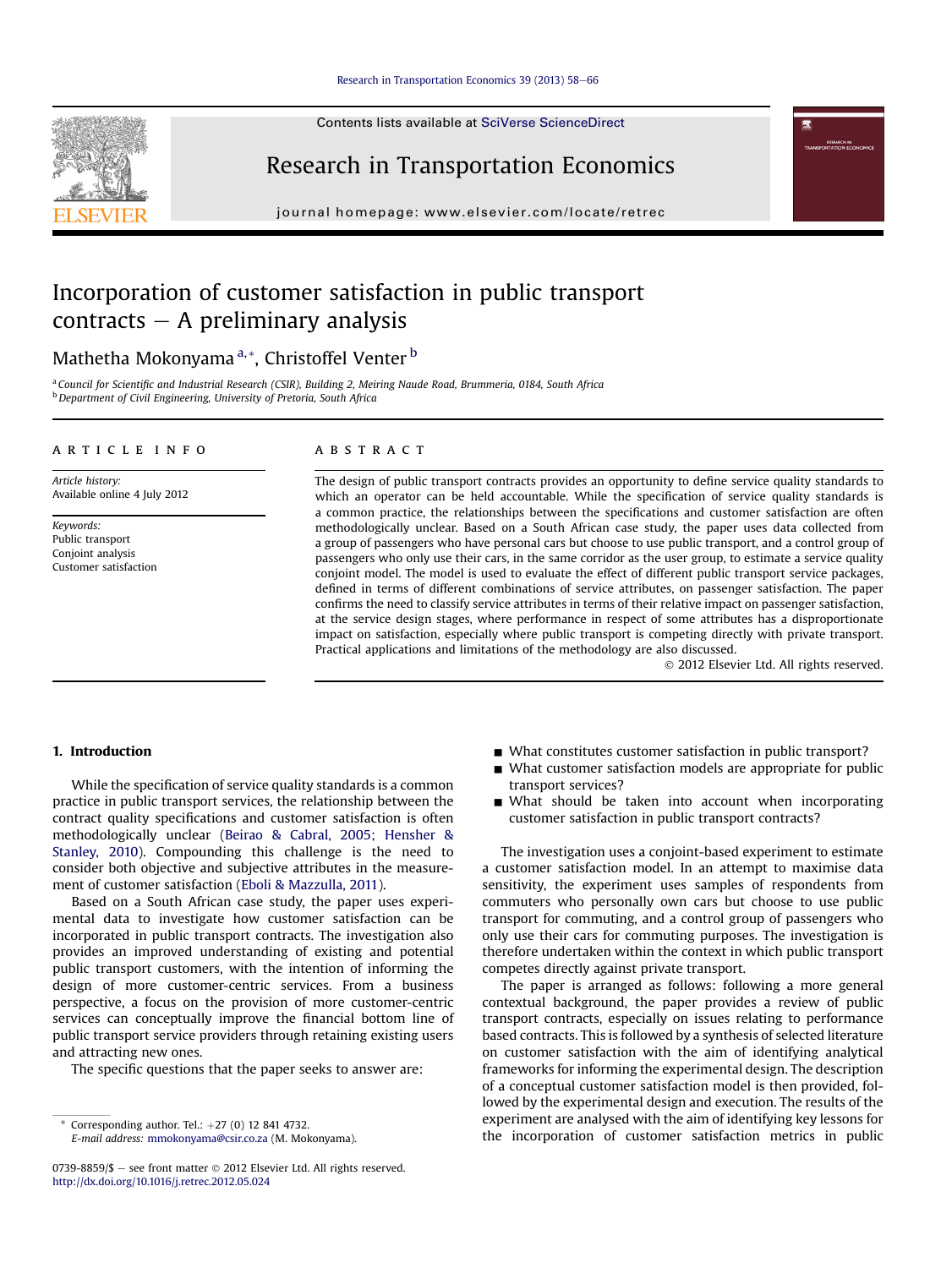transport contracts. This is then followed by conclusions and recommendations.

#### 2. Background

The paper is a confluence of two growing bodies of knowledge, namely: (i) the body of research concerned with the advancement of knowledge in the design of public transport services through improved contracting, and (ii) the growing body of knowledge in consumer science aimed at improved understanding of consumers or customers. The former body of knowledge is gaining momentum in line with the changing ownership structures of public transport services such as services provided through competitive tendering. Where practised, the use of service contracts usually replaces decades of a public sector led provision of public transport services in which some organ of state was tasked with the design, operation and regulation of the service. This is essentially an extension of public sector reform agenda aimed at outsourcing operations that could be better provided by parties external to the state. Advances in consumer science on the other hand continuously allow for methodological improvements to enable practical incorporation of complex human behaviour in the design of service and product offerings and in turn increase customer satisfaction. Improved customer satisfaction, in particular, has over time the potential to retain existing customers and attract new ones. For public transport services, increased customer satisfaction therefore has the potential to improve the financial sustainability of public transport services by increasing public transport patronage rate, and in turn result in increased positive societal impact in the form of reduced per capita demand for private transport travel and its associated externalities such as increased roadway congestion and accelerated consumption of non-renewable natural resources.

While there is an emerging body of research on customer oriented public transport contracts, very little research has been done on the incorporation of the needs of the customer in service contracts [\(Beirao & Cabral, 2005\)](#page--1-0). The lack of customer orientation in public transport service design is perhaps one of the biggest contributing reasons for the general decline in patronage. For example, [Bockstael-Blok \(2001\)](#page--1-0) shows that in the Netherlands, despite increased supply of considerably good public transport infrastructure, public transport market share declined from 34% in 1960 to about 12% in 2000. In South Africa, [Lombard, Cameron,](#page--1-0) [Mokonyama, and Shaw \(2007\)](#page--1-0) show that although patronage of both public and private transport have been increasing in absolute terms, there is a steady decline in the public transport share, especially for buses managed in terms of some forms of service contracts. From a customer relations perspective, the question that needs to be continuously asked and answered is: are there better ways to serve public transport customers?

#### 3. Public transport contracts

Public transport contracts for the provision of public transport, usually entered into between public transport operators and organs of state, remain the only guaranteed incentive for operators to deliver a desirable service. However, given that one of the primary goals of contracting, especially competitively tendered public transport services, is to eliminate "principal-agent behaviour", more emphasis in the contracting arrangements has tended to be placed on the relationship between the agent (operator) and the principal (the state) with little explicit consideration for the needs of the customer. Principal–agent problems arise when one party (the agent) undertakes work on behalf of another party (the principal) and the agent has no incentive to maximise efficiency if poor productivity cannot be verified or if verified it would be at a high cost [\(Kain, 2006](#page--1-0)). The principal–agent behaviour is a particular characteristic of monopolistic service providers.

The involvement of the state in the regulation of public transport services has historically been warranted by the close association between these services and political risks ([Vuchic, 2005\)](#page--1-0). For example, the serving of the poorer members of society, as well as services in less lucrative areas, and overall decision making in general development planning, are seen as politically risky if left solely to profit seeking market forces. Government regulation, therefore, has tended to include aspects such as economic regulation (public transport fare structures and levels), safety (vehicles specifications, maintenance requirements and driver training), technical specifications (noise and air pollution levels, evacuation procedures and equipment performance) and social objectives (service quality and considerations for special needs passengers) ([Vuchic, 2005\)](#page--1-0). In South Africa, for example, existing public transport contracts offer protection to customers by attaching penalties when contract breaches occur in relation to the following service aspects ([Department of Transport, 2006\)](#page--1-0):

- $\blacksquare$  Service reliability (failing to provide a service, vehicle breakdown, late or early arrivals),
- Information (display of destination and duty boards),
- Failing to pick up or drop passengers at authorised stops,
- Vehicle condition (cleanliness, leaking roof, missing or broken seats, broken or missing windows),
- Route deviations, and
- $\blacksquare$  The lack of operational electronic equipment for ticketing

Contract misspecifications can also result in unintended negative consequences. For example, poorly drafted performance contracts that are open to different interpretations allow for selective enforcement and potentially create an uncompetitive environment ([Gwilliam, 2005\)](#page--1-0).

Tendered contracts, whether gross-cost or net-cost contracts, are increasingly being adopted in place of perpetual service contracts in order to introduce some form of competition among prospective operators. Through an international review of competitively tendered contracts, [Domberger and Rimmer \(1994\)](#page--1-0) show that in general pure forms of this contracting tends to generate cost savings, but could not conclusively show its impact on service quality. However, [Hensher and Stanley \(2003\)](#page--1-0), arguing for customer-centric performance based public transport contracts, indicate that over time the cost savings from tendered contracting regime could become eroded as a result of perpetual successful bids of incumbent operators and reduced competition, subsequently creating near-monopolistic operators. Acknowledging the weaknesses of tendered contracts, [Hensher, Stopher, and Bullock \(2003\)](#page--1-0) provide a framework for implementing performance based contracts through a Service Quality Index (SQI), and argue that SQI can incorporate measures that benefit both operators and the public. In fact, various formulations of customer satisfaction indices and performance related enhancements have increasingly found application on public transport contracts. [Lake and Ferreira \(2001\)](#page--1-0) conducted a literature review of how performance based contracts are being implemented in different parts of the world and their findings show that:

- $\blacksquare$  Some contracts use both incentives and disincentives to elicit desired behaviour from the operator. In some cases, operator point demerit systems allow the authorities to terminate a contract when the number of demerit points reaches a predefined threshold.
- $\blacksquare$  The renewal of contracts is sometimes based on past performance. Automatic extension of the life of a contract in some